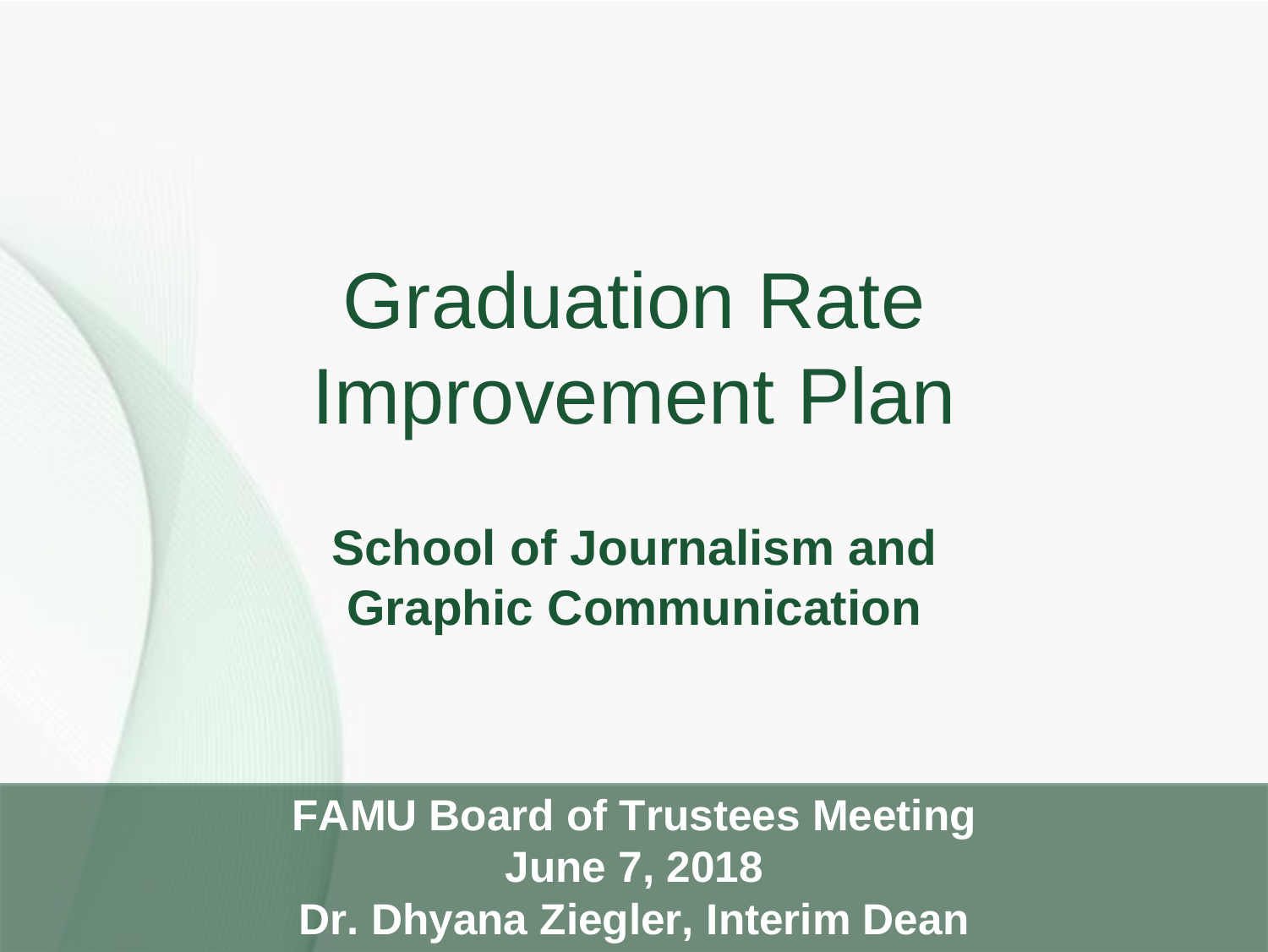

# **Graduation Rates**

#### **Goals:**

### **Increase 4-Year Rate from 12.22% to 45% by 2022 Increase 6-Year Rate from 44.34% to 65% by 2022**

# **Key Strategies/Activities:**

- Enhance coordination of academic advisors with SJGC Curriculum Committee to ensure students follow the curriculum maps of academic programs.
- Monitor student progress in Blackboard for early intervention for students who are having difficulties to provide support services where needed.
- Enhance recruitment efforts to attract high performing students.
- Develop online classes and online tutorials to assist student with matriculation through distance learning.
- Offer additional sections of high traffic required courses.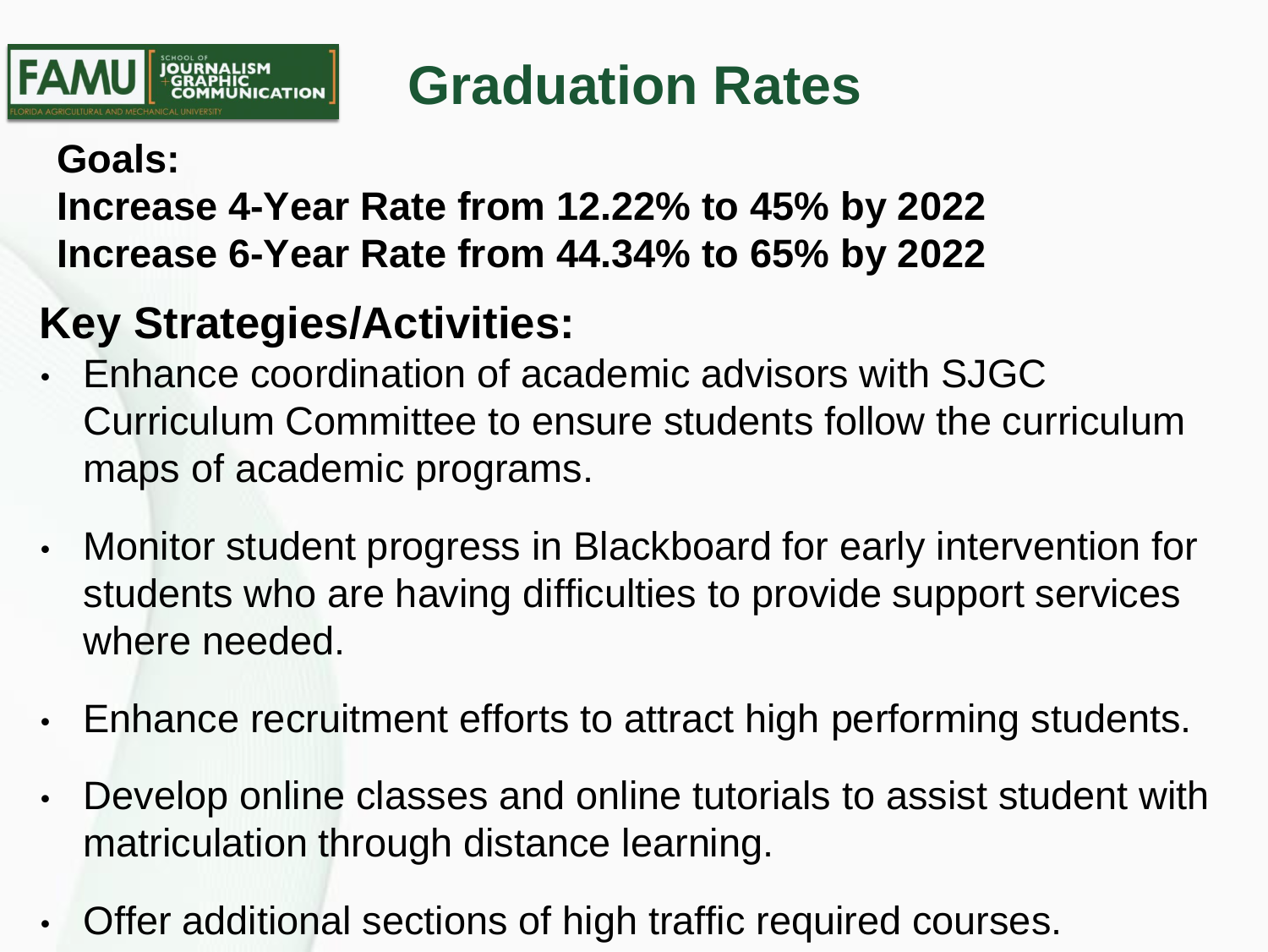

# **Retention Rates**

#### **Goals:**

### **Increase Second Year Rate from 88.8% to 90% by 2022 Increase APR from 77.78% to 88% by 2022**

### **Key Strategies/Activities:**

- Enhance customer service on all levels to create a culture of "*Excellence with Caring*."
- Constantly upgrade curriculum, facilities and technology to mirror industry.
- Ensure students have professional development opportunities through internships and exposure to industry professionals to provide employment opportunities after graduation.